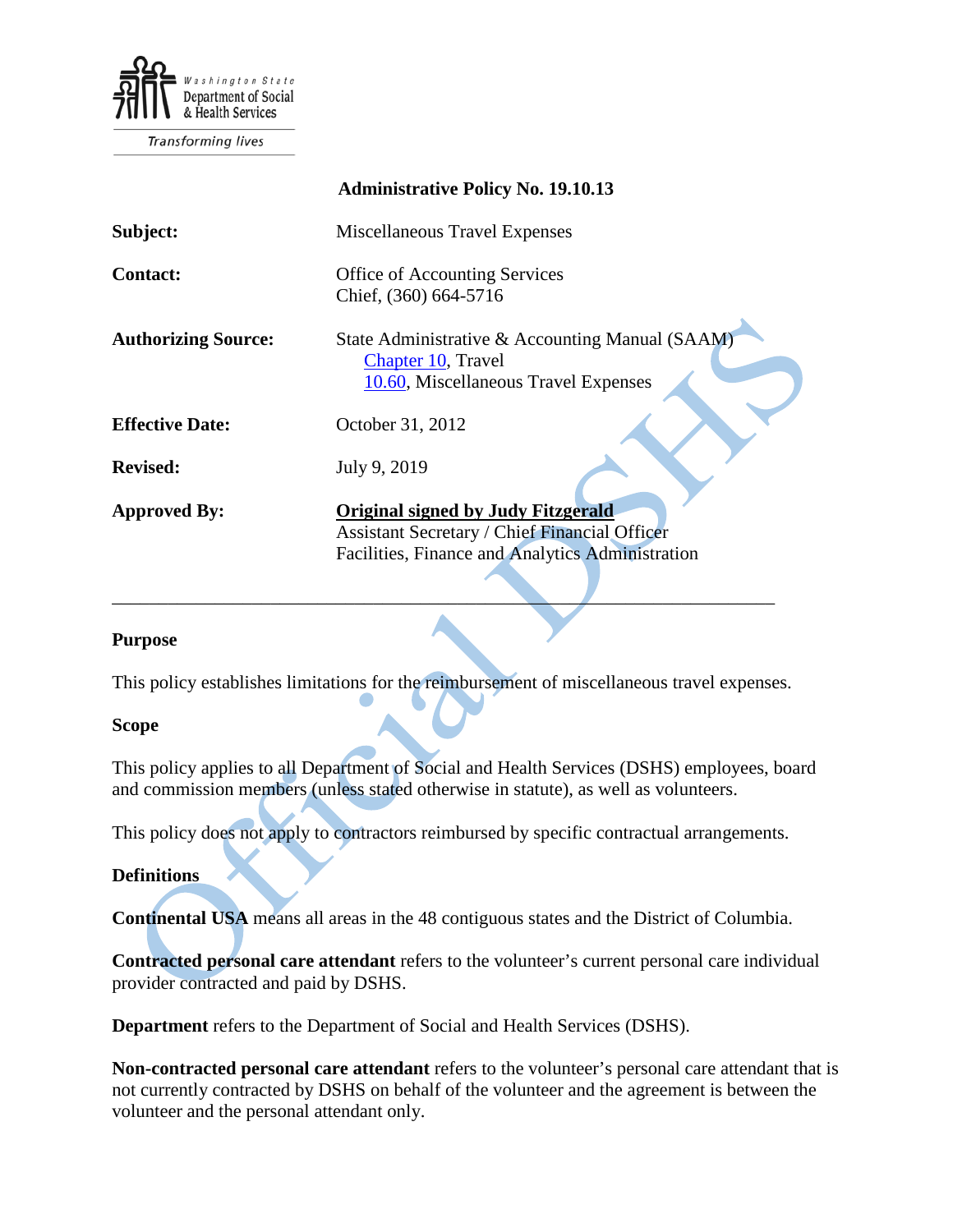Administrative Policy No. 19.10.13 July 9, 2019 Page 2

**Official state business** means the activities performed by a state employee, volunteer, board or commission member as directed by their supervisor in order to accomplish state programs, or as required by the duties of their position or office.

**State controlled area network (SCAN)** is a dedicated telephone network managed by Washington Technology Solutions (WaTech) to provide low-cost long distance services to state and local government agencies.

**Travel and expenses management system (TEMS)** is the software program used to process travel reimbursement requests and travel advances.

**Travel status** refers to the official status of a traveler when the traveler is away from both their official residence and their official station on official state business, exclusive of commuting between the traveler's official station and official residence.

**Valet services** means activities performed by an individual for items such as valet parking, errands or assistance with getting dressed.

## **Additional Resources**

DSHS Administrative Policies, Subchapter [19.10,](http://one.dshs.wa.lcl/policies/Pages/default.aspx) Travel Policies Revised Code of Washington (RCW) [43.03.050,](http://app.leg.wa.gov/RCW/default.aspx?cite=43.03.050) Subsistence, lodging and refreshment, and per diem allowance for officials, employees, and members of boards, commissions, or committees.

# **Policy**

- **A. Miscellaneous travel expenses essential to the transaction of official state business are reimbursable to the traveler through TEMS, unless otherwise specified in the policy. Reimbursable expenses include, but are not limited to:**
	- 1. Taxi, Uber, Lyft, shuttle, or limousine fares (including a [customary tip or](http://tipping.org/tips/us.html)  [gratuity\)](http://tipping.org/tips/us.html).
	- 2. Parking fees, ferry and bridge tolls, but not including high occupancy toll [HOT] or express lanes.

Fees charged for internet access required in connection with state business travel.

4. Registration fees required in connection with attendance at approved conventions, conferences, and official meetings. These fees should be paid by the agency prior to the event, and would only be paid by the traveler if exceptional circumstances exist.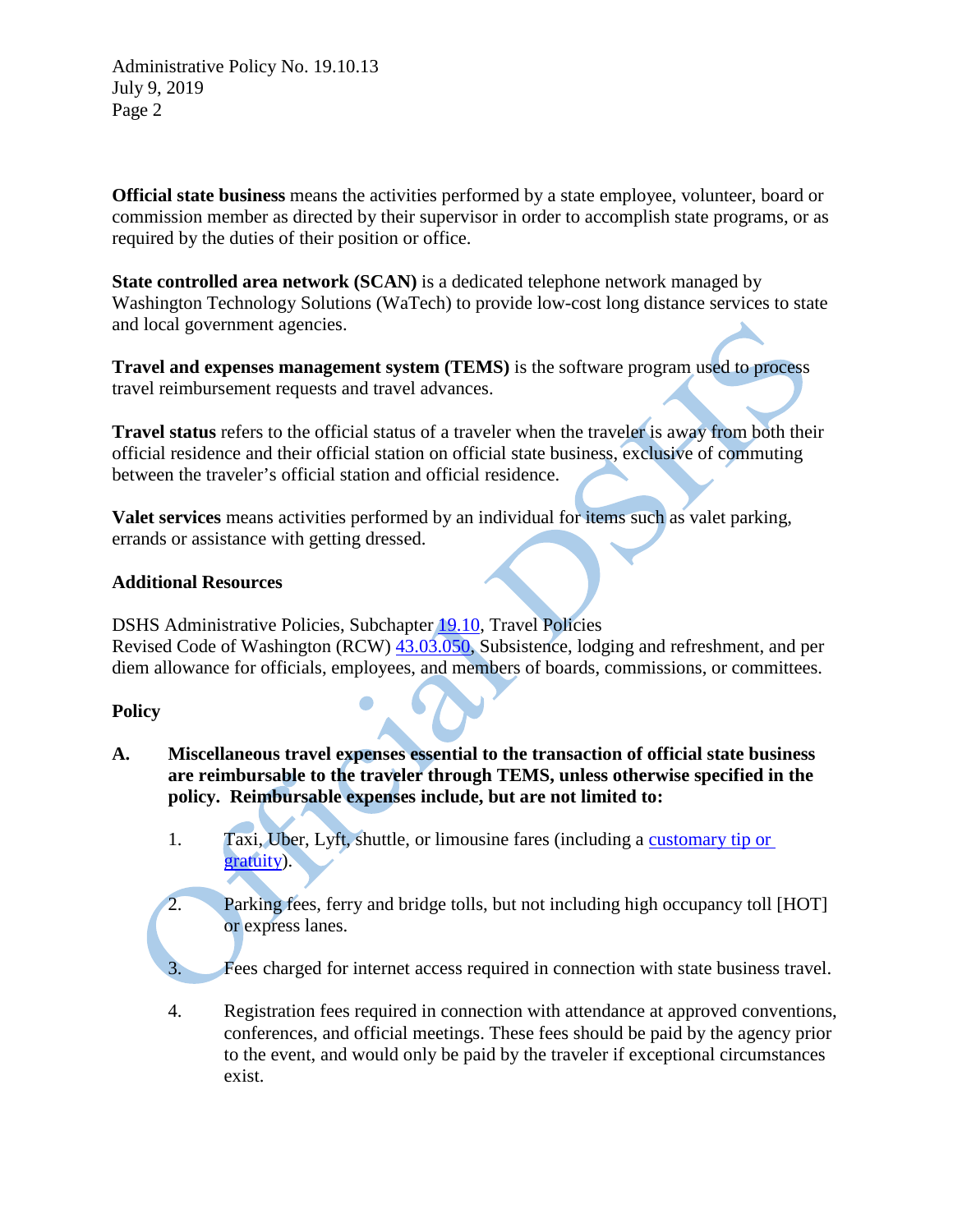- 5. Supplies, **if less than \$50**. Supplies exceeding \$50 must be purchased in accordance with state purchasing requirements and taken along on the trip.
- 6. Rental of room in a hotel, or other place, which is used to transact official state business, if paid for by the traveler. These fees should be paid by the agency prior to travel, and would only be paid by the traveler if unforeseen circumstances (emergencies, weather delays, etc.) did not allow the employee to request the department pay the fee prior to travel.

The room rental is reimbursable as a separate item from lodging when authorized by the traveler's supervisor.

- 7. Charges for necessary fax or copying fees.
- 8. Charges for necessary stenographic or typing services in connection with the preparation of reports or correspondence, or both, when authorized by the traveler's supervisor.
- 9. The actual cost of laundry or dry cleaning, or both, expenses, **as evidenced by a receipt**, is authorized for travelers in continuous travel statu**s** for five (5) or more days in the continental USA, except in the use of coin operated laundry which do not require receipts.

Laundry and dry cleaning expenses when traveling outside the continental USA are not reimbursable as the meals and incidentals rates (for outside the continental USA) include an allowance for these expenses.

- 10. **Mandatory** fees charged by lodging facilities for items such as room safes.
- 11. Charges for checked baggage, if any, excluding overweight charges, for up to the first two bags on airline flights.

For those international flights where additional baggage is warranted, preapproval must be received from the traveler's supervisor for reimbursement.

- 12. Mandatory charges assessed by airlines.
- 13. State or agency-owned vehicle expenses **if** the traveler used personal resources as a result of the fuel card **not** being available or working properly.

The state issued fuel cards are the required method of payment for gas, car washes, and minor emergency repairs such as oil, wiper blades, and transmission fluid.

14. Fuel for rental vehicle.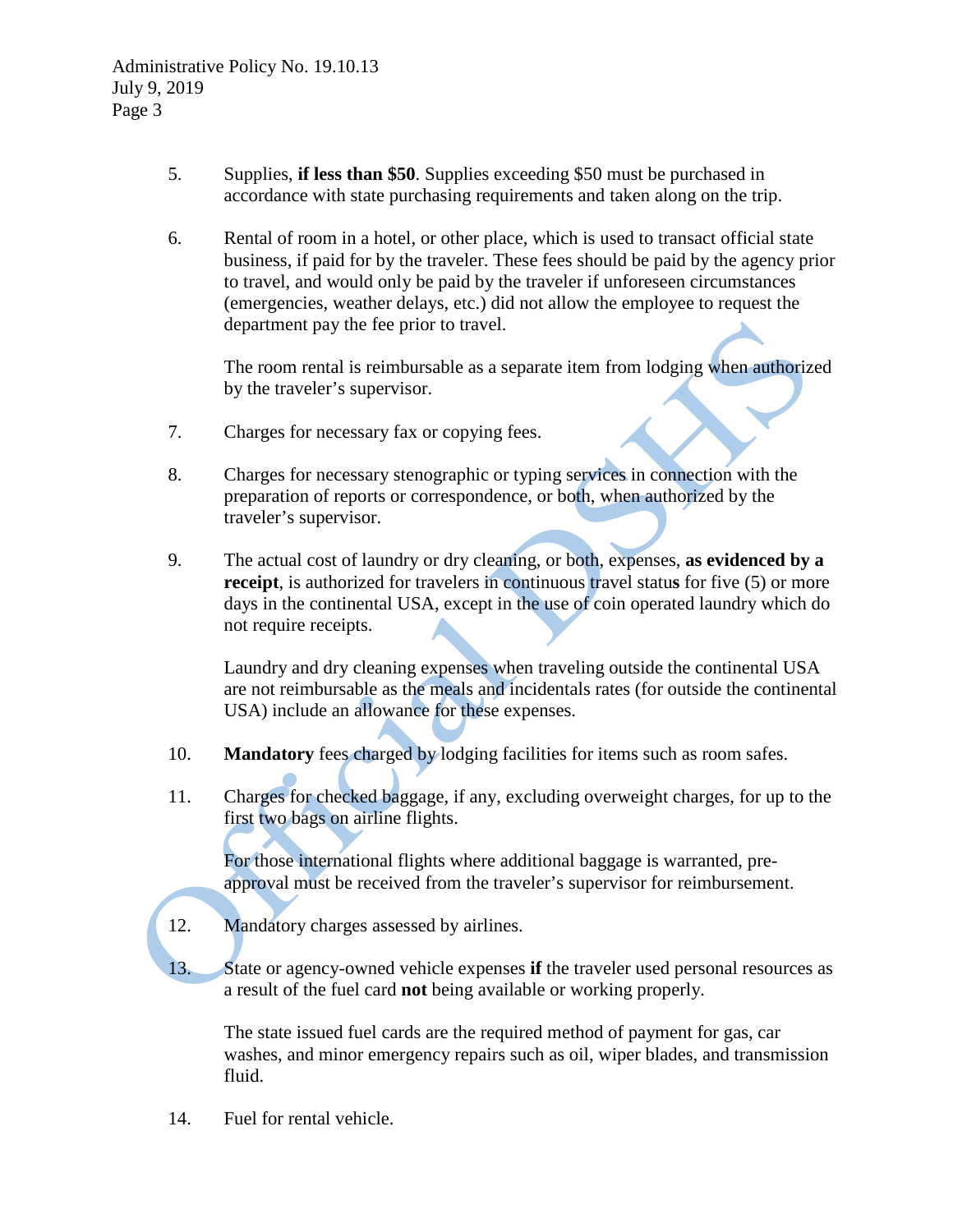15. Business telephone calls when the SCAN system is not available. The call must be brief, necessary and directly related to the business travel of the traveler.

Brief telephone calls (5 minutes or less) to the office or home to acknowledge arrival at the business location or a change in the business itinerary are considered to be business telephone calls.

## 16. Traveling with personal care attendant or a client

- a. Personal care attendant\* fees and travel expenses as required by disabled travelers in order for them to travel.
	- i. The same travel policies and regulations that are used for employees are to be used for determining eligibility of the personal care attendant for reimbursement of travel expenses.
	- ii. The use of valet services are allowable if traveling without a personal care attendant and the additional assistance is required.
	- iii. The maximum reimbursement of fees is determined by each administration's assistant secretary or designee.
- b. Client expenses (meals, recreation costs, etc.) of less than \$50 per item, as evidenced with a receipt, when submitted in addition to the traveler's own trip expenses.

For the purpose of this policy, client refers to those individuals in the care or custody of the department.

\**Non-contracted* personal care attendant travel expenses and fees are reimbursed to the traveler through TEMS. It is then the responsibility of the traveler to reimburse their attendant.

\**Contracted* personal care attendant travel expenses are reimbursed to the traveler through TEMS and the personal attendant fees are reimbursed to the traveler by the program outside of TEMS (e.g., through the client services payment system).

# **B. Prescribed purchasing and payment processes must be used to pay for registration fees, and other miscellaneous travel expenses in excess of \$50, whenever possible.**

- **C. Receipts specifically required by policy, and paper or electronic receipts for miscellaneous expenditures in excess of \$50 (per item, per day, plus any applicable tax), must be submitted to receive reimbursement, except for the following items when a receipt is not available:**
	- 1. Day parking fees.
	- 2. Transit fares, ferry fares, bridge and road tolls.